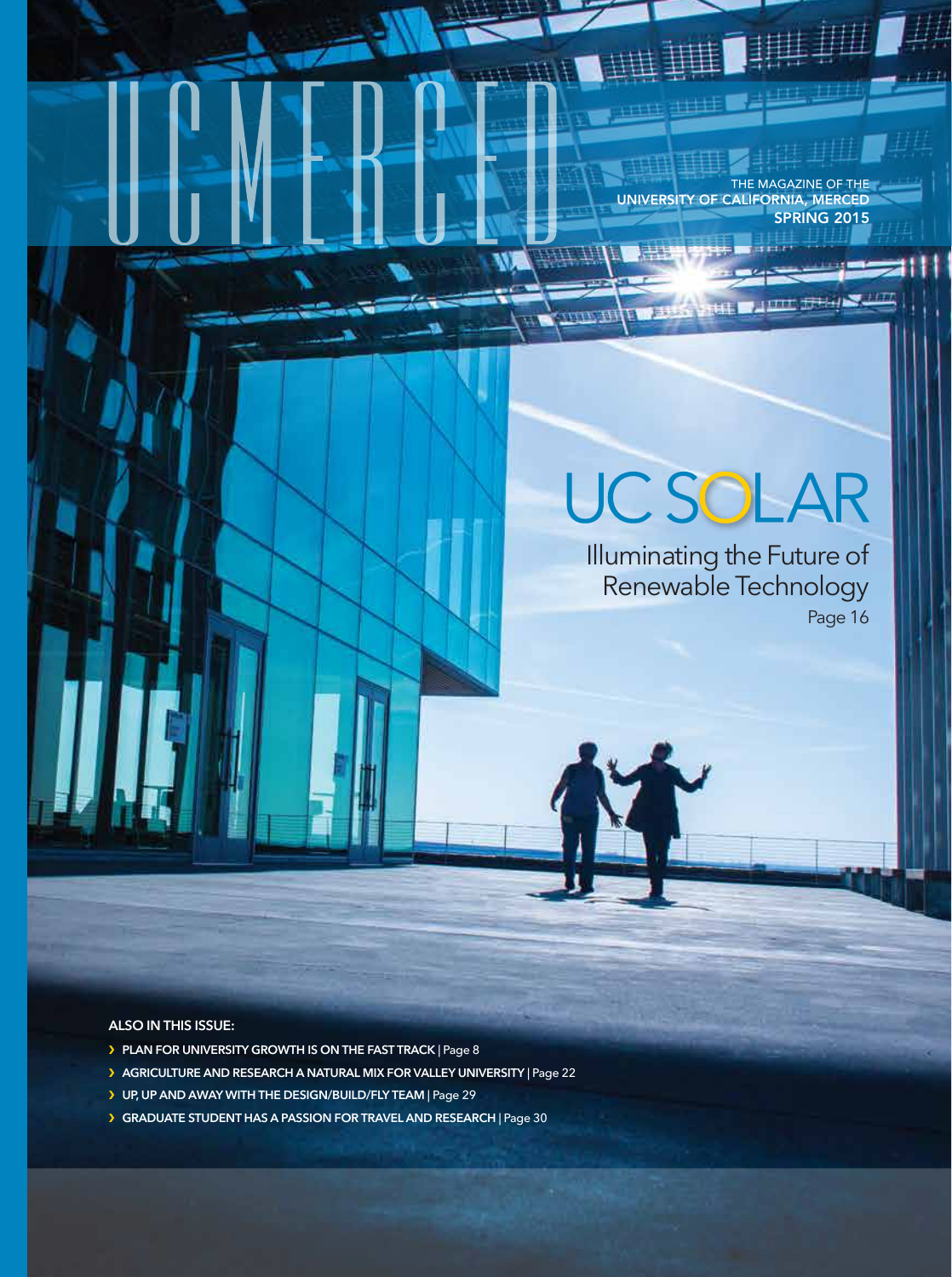



> There are more than 2,100 solar companies at work throughout California, employing 54,700 people.

# The multicampus research institute helps steer renewable energy research and education

#### BY JOEL PATENAUDE

ABOUT THE AUTHOR: Joel Patenaude is sun deprived several months a year in Madison, Wis., where he's the managing editor of Silent Sports Magazine. He has many years of professional newspaper experience, covering state and local politics, Native American treaty issues, the environment and a wide array of other topics.



UC Solar research labs take advantage of California's plentiful sunlight.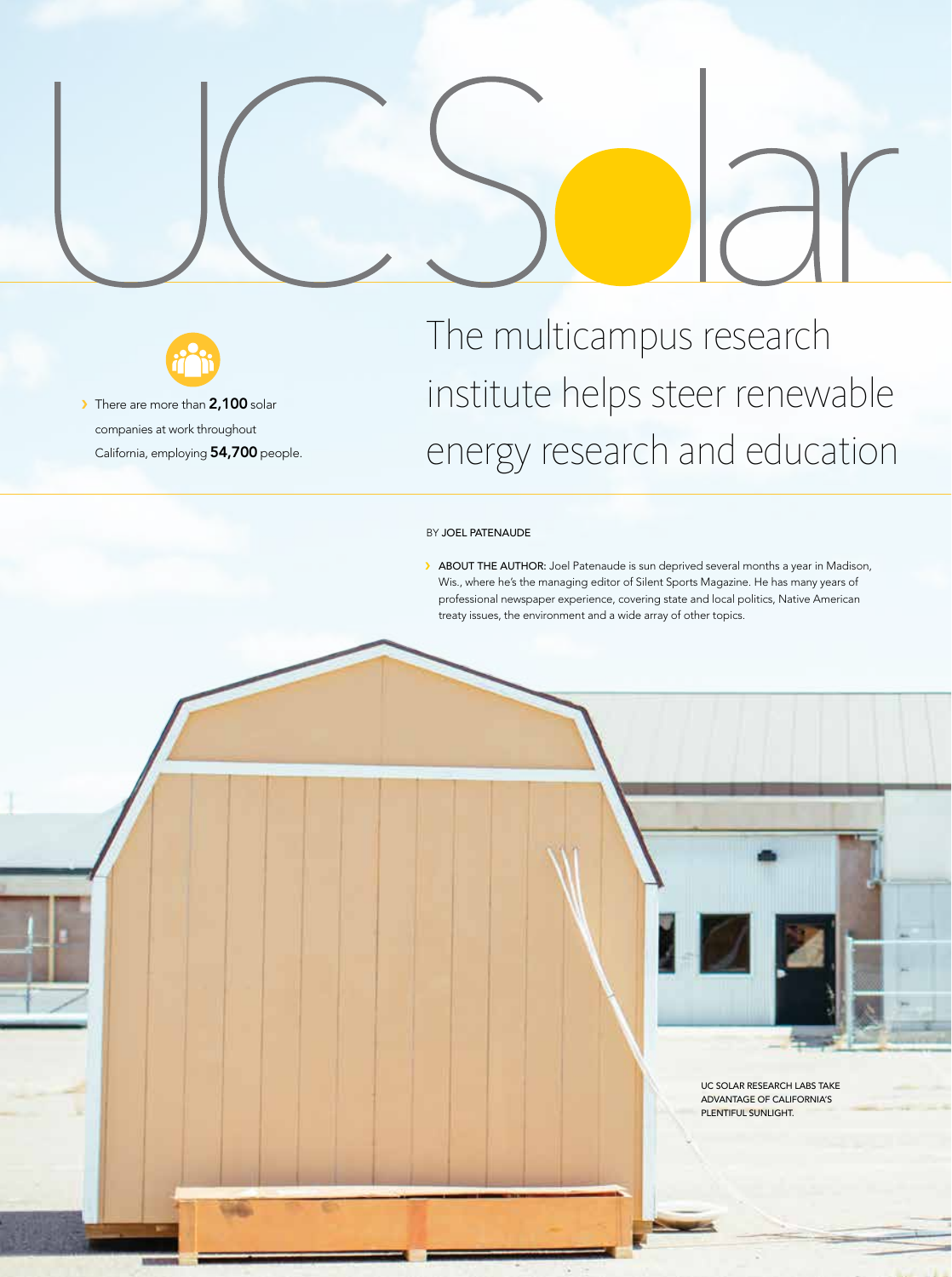

ill Guiney is strongly considering assembling his company's solar energy collectors in Merced County.

Although based in Florida — which has no shortage of sunlight — the Artic Solar CEO is drawn to California's San Joaquin Valley and the solar energy brain trust centered at UC Merced.

"It's all integrated there: private and public partners in the solar industry. I would be close to the R&D. And utilizing

the graduate student researchers there is a good possibility," said Guiney, former manager of renewable energy programs for the multinational technology company Johnson Controls.

The solar industry is adding jobs 10 times faster than the overall economy, driving policies and attracting millions of dollars in investment from major corporations. According to news reports in Mother Jones magazine, the boom isn't slowing, either. Data from market analysis firm GTM Research shows 2014 was solar's biggest year ever, with 30 percent more photovoltaic installations installed than in 2013, the magazine reported.

And when it comes to leading solar technology, people like Guiney are increasingly looking to the University of California Advanced Solar Technologies Institute (UC Solar), a nine-campus effort led by Professor Roland Winston at UC Merced.

UC Solar recently won the largest UC Multicampus Research Programs and Initiatives (MRPI) grant of those awarded — \$2.7 million — and is poised to lead the state into the future of solar energy research and development, as well as public policy surrounding it.

Winston's research team tested Guiney's commercial design of Winston's External Concentrating Parabolic Collector (XCPC) panel, which is capable of generating thermal temperatures of nearly 400 degrees Fahrenheit using nonimaging optics technology.

UC Solar, Guiney said, "has been very helpful. They did the initial testing of this technology — rock-solid testing, not the 'as seen on TV' kind."

## 'A shot in the arm'

What started in 2010 as an initiative between UC Merced, Berkeley and Santa Barbara now involves nine of the 10 UC campuses. That Merced, the university system's youngest campus, serves as the headquarters for UC Solar, is recognition of director Winston's stature in the field of solar research.

Winston is considered the father of nonimaging optics, and his invention, the compound parabolic collector (CPC), is sometimes known as the "Winston solar collector."

Winston's attention is focused on developing highly efficient and affordable solutions to real problems.

"We're out there globally developing the solar technology the world will need 20 to 50 years from now," Winston said.

UC Solar is also addressing needs in far corners of the world. That's why Winston sent one of his graduate students to Mongolia to set up an XCPC demonstration project.

The young man, who hadn't previously left California, "went to the coldest inhabited place on Earth in January; where the burning of coal has so affected the air quality that it's like breathing smoke," Winston said. >> CONTINUED ON PAGE 20





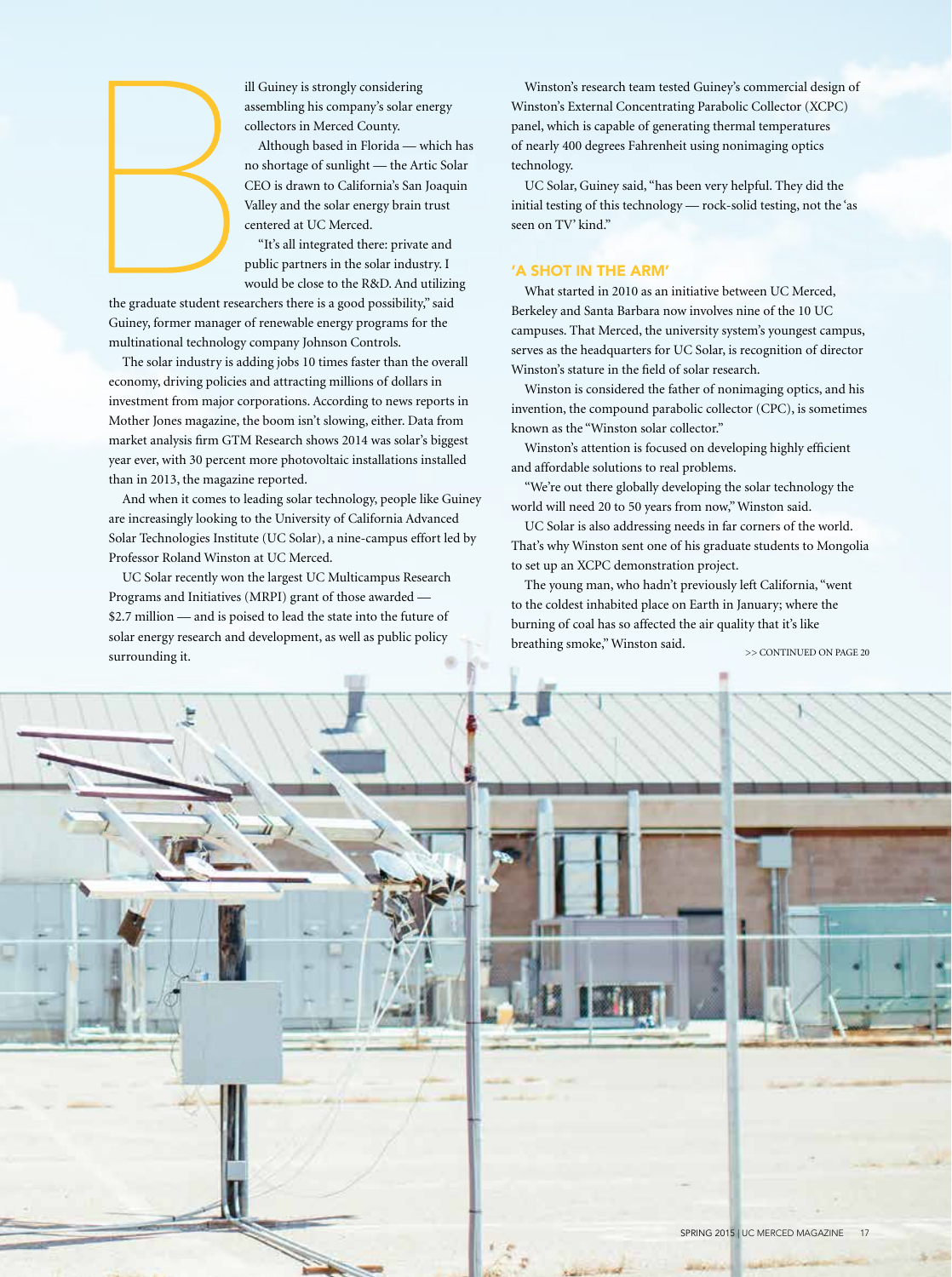We're out there globally developing the solar technology the world will need 20 to 50 years from now."

66

– PROFESSOR ROLAND WINSTON UC SOLAR DIRECTOR

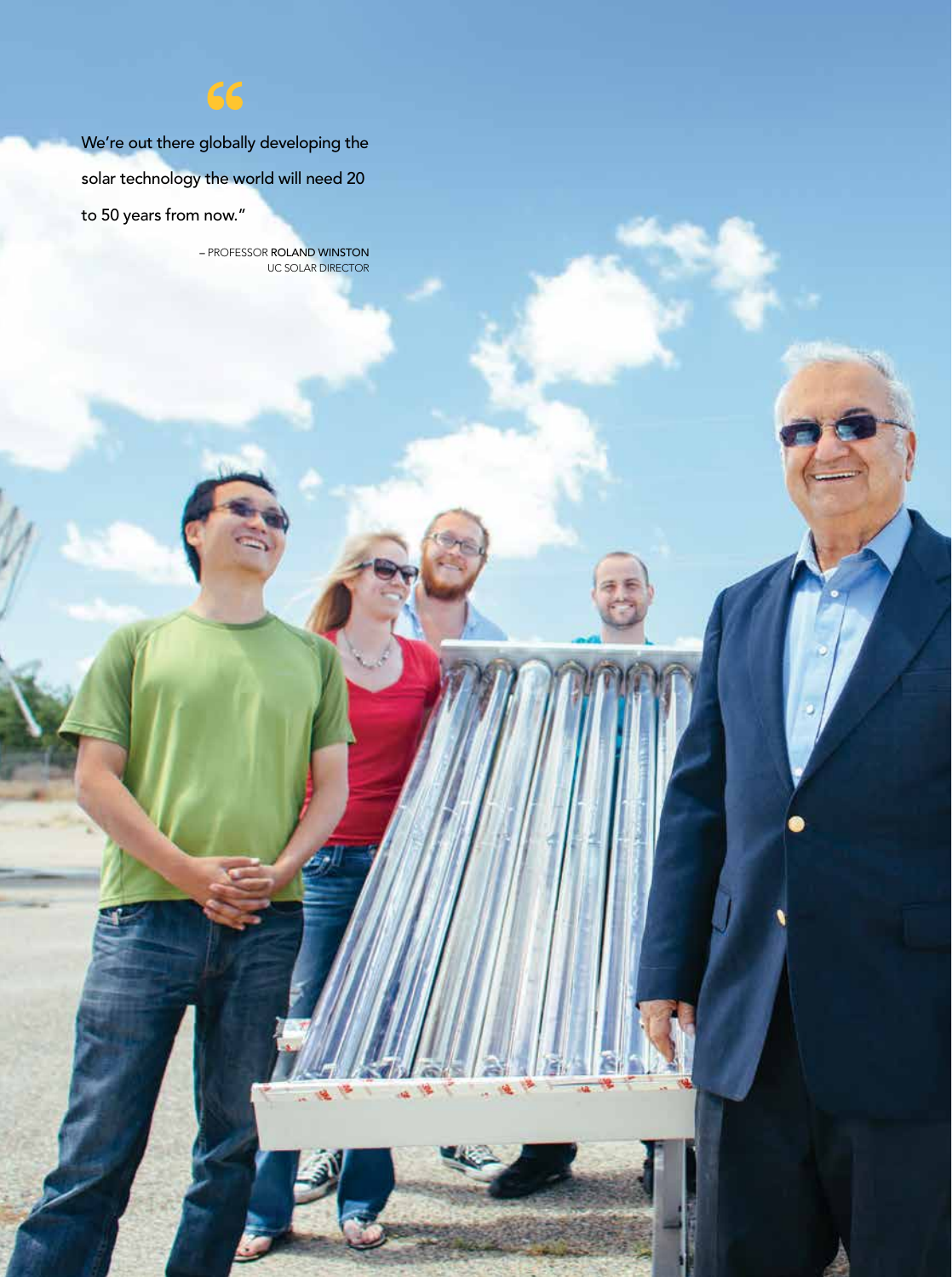Professor Roland Winston and his students work on a variety of projects involving solar collectors large and small.

There are more than 17,500 megawatts of cumulative electric solar capacity operating in the U.S. — enough to power more than 3.5 million average American homes.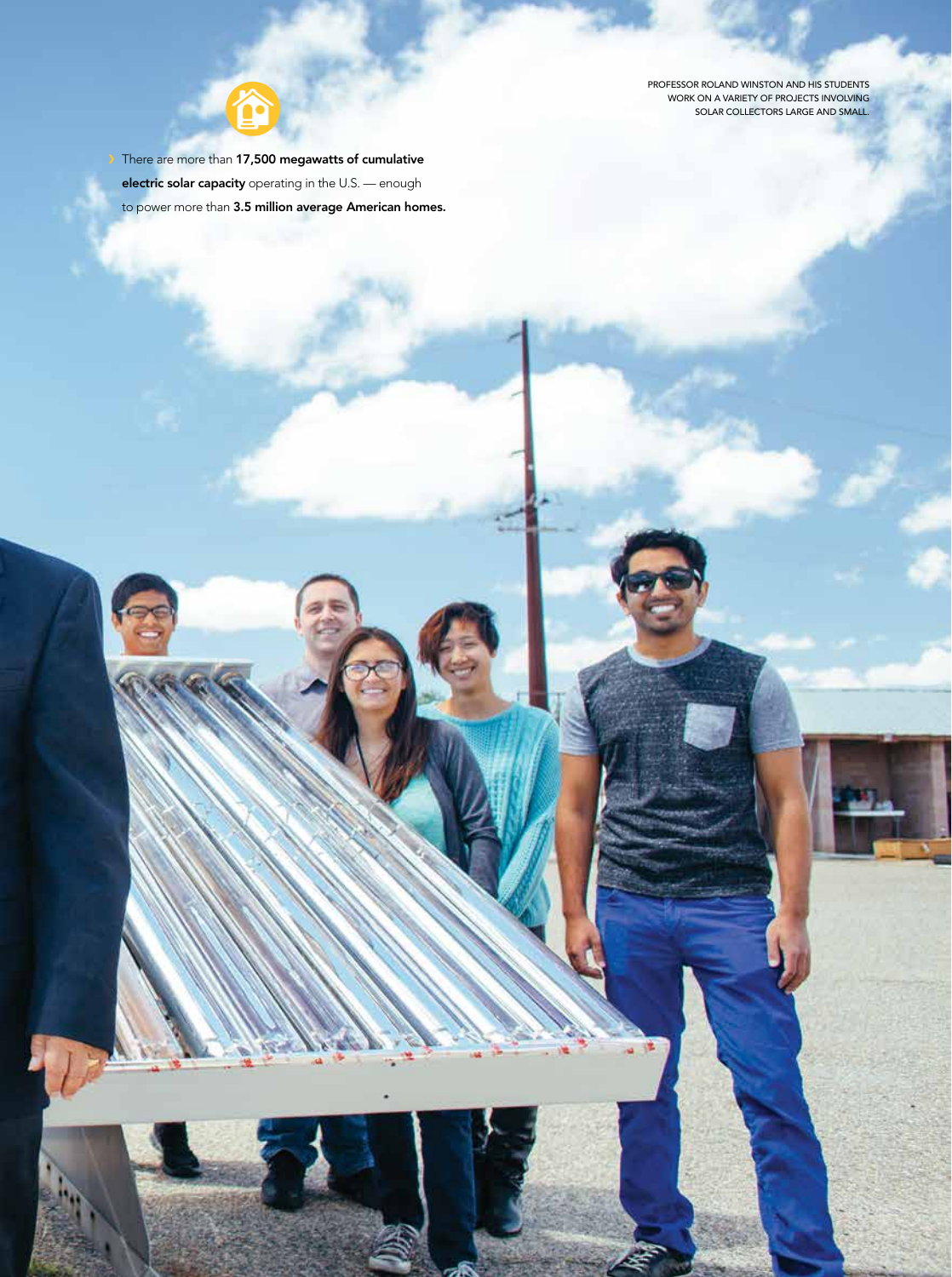The experiment at Mongolia National University has been so successful, the professor said, a solar-heated greenhouse might be built to provide locals with otherwise hard-to-get fresh produce. Demonstrations of the technology are also underway in India, China and Dubai.

Guiney said this solar thermal technology has the potential to address the vast unmet commercial needs that lie between environmentally conscious homeowners, cutting their utility bills with solar panels on their roofs, and large power companies facing government mandates to provide customers with renewable sources of electricity.

The high temperatures XCPCs produce at 50 percent thermal efficiency can be harnessed to run large air conditioning systems in commercial buildings, desalinate ocean water and generate electrical power, all functions that are in high demand throughout California.

"This technology is a real shot in the arm for the solar industry. With this, UC Solar can achieve a rebuilding of the solar thermal industry, and reduce emissions," Guiney said.

### Finding real answers

Those in the business of selling, installing and maintaining the end products do come to researchers with problems in need of solutions.

"For example, there's a reason you don't see solar farms on the coast," said Professor Michael Isaacson, UC Solar's co-director at UC Santa Cruz. "It's because birds poop on the panels, which cuts into their efficiency. Dust from farmlands settles on them, too. It sounds mundane, but it's a serious problem. So we've been asked to develop self-cleaning solar panels."

UC Riverside has a campuswide and city-involved Sustainable Integrated Grid Initiative through which a variety of emerging solar energy technologies can be tested. This "microgrid" includes charging stations for electric vehicles and car parks covered by solar panels.

And engineers, economists and social scientists are on board at UC Santa Cruz to study how industry can reassure the public that renewable energy can be reliable, affordable and a means to local energy independence.

But energy derived from the sun and wind is intermittent, meaning it isn't generated when the sun's not out and the air is still, "which

> makes people nervous about integrating renewables in the energy grid," Isaacson said.

> > "We're trying to devise strategies and devices that can sense how we're using electricity and help us can save energy," he said. "From an educational point of view, we want to equip students who go into public policy with a technical background."

### Seeing the future

Isaacson said his students have looked to Germany and Denmark, where the governments subsidize investment in renewable with ambitious goals. Denmark, for example, hopes to be 100 percent free of fossil fuels by

In contrast, California is requiring its electric service providers to obtain 33 percent of their energy from renewable sources by 2020 — "one of the most ambitious renewable energy standards in the country," according to UC Solar's MRPI grant renewal proposal.

2030.

The UC Merced campus is well on its way. Seventy-five percent of its energy needs will be met by renewables by the end of 2016 and 100 percent shortly thereafter, making it the first campus in the world with that distinction.

To help reach California's target, the state will invest \$900 million collected from rate payers on clean energy research, development and demonstration projects via the Electric Program Investment Charge (EPIC). This could include putting money into existing Californiabased research centers, such as UC Solar.

"We're keeping close tabs on EPIC," Winston said. "I'm all for public funding of research. Any amount can help, if spent wisely."

#### Gathering interest

Flexible organic solar cells are in development at UC Davis, under the direction of Professor Pieter Stroeve. He said this technology, resembling flexible high-gloss paper, boasts 12 to 15 percent efficiency in converting the sun's rays to electricity. That's a commercially viable level, assuming the solar cells can be mass produced.

"They can be used on complex surfaces like that of a car, so that its battery can store the energy captured," he said. "The cost will eventually be very cheap. But right now, the solar cells need to be synthesized in a lab before they can be scaled up for manufacturing."

UC Davis joined UC Solar a couple years after it was founded, and that association has increased the visibility of research being conducted on the campus and through the California Solar Energy Collaborative (CSEC), which is part of the California Renewable Energy Center (CREC), Stroeve said.

Being a UC Solar member now means getting a share of the new MRPI grant, nearly 80 percent of which will be spent in direct support of graduate research and undergraduate education in the solar sciences.

"That's important because it brings together researchers from other departments and outside the university system," Stroeve said. "It helps get people all the more interested in participating."

Each UC Solar member campus will attempt to leverage the intra-university system investment in its efforts to secure federal funds and private-sector projects.